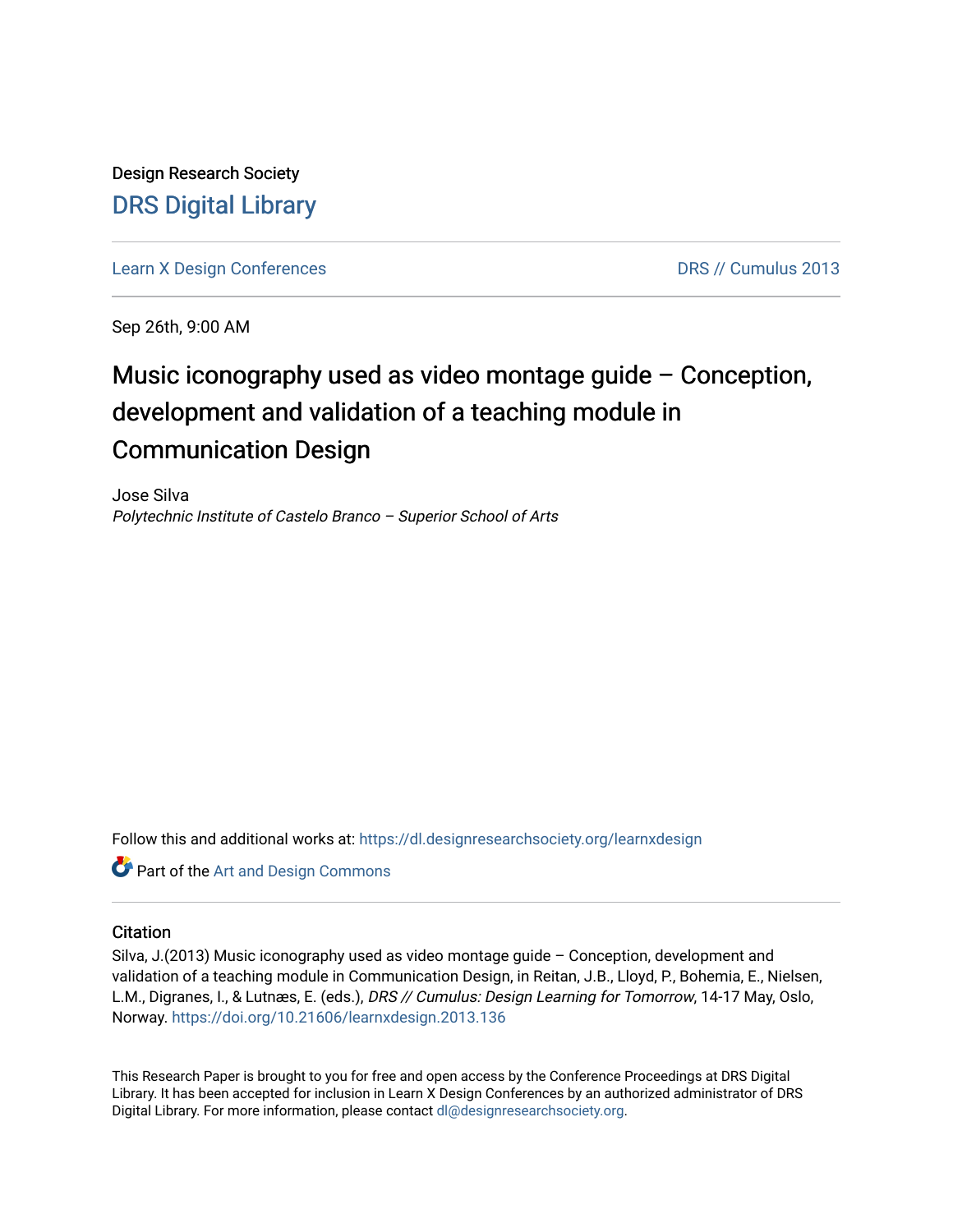

## **Music iconography used as video montage guide – Conception, development and validation of a teaching module in Communication Design**

Jose SILVA\*a

 $\overline{a}$ 

Polytechnic Institute of Castelo Branco – Superior School of Arts;

*Abstract: The article proposed describes the findings retrieved from the researched carried out in the PHD in Design. The experience, combining sound, video and drawing, had as purpose design a learning experiment on Video montage in the scope of Communication Design. The drawing was used as music translation and provided guidance in conducting different paces in the moving image sequence. The use of drawing enabled the creation of a graphical score used in video montage as well as an implicit method to record the experience. The work can be described as a border line research making contact with distinct areas such as; drawing, moving image, sound and Technologies of Education. The research included dramaturgical and expressive amplitude, dramaturgical within the sequence of learning amplifying each phase of the Learning sequence, trough relations with historical references. Those relations worked as scenarios relating the different areas close to the project, the experiment stimulated in the students the construction of relations between different areas and exercised trans codification practices through the expressive amplitude of drawing. The Leaning module related the drawing of sound with video montage designing a transcodification tool for further learning activities.* 

*Keywords: Video montage, drawing, graphic score, transcodification.* 

<sup>\*</sup> Corresponding author: Polytechnic Institute of Castelo Branco | Portugal | e-mail: gago.silva@gmail.com

Copyright © 2013. Copyright in each paper on this conference proceedings is the property of the author(s). Permission is granted to reproduce copies of these works for purposes relevant to the above conference, provided that the author(s), source and copyright notice are included on each copy. For other uses, including extended quotation, please contact the author(s).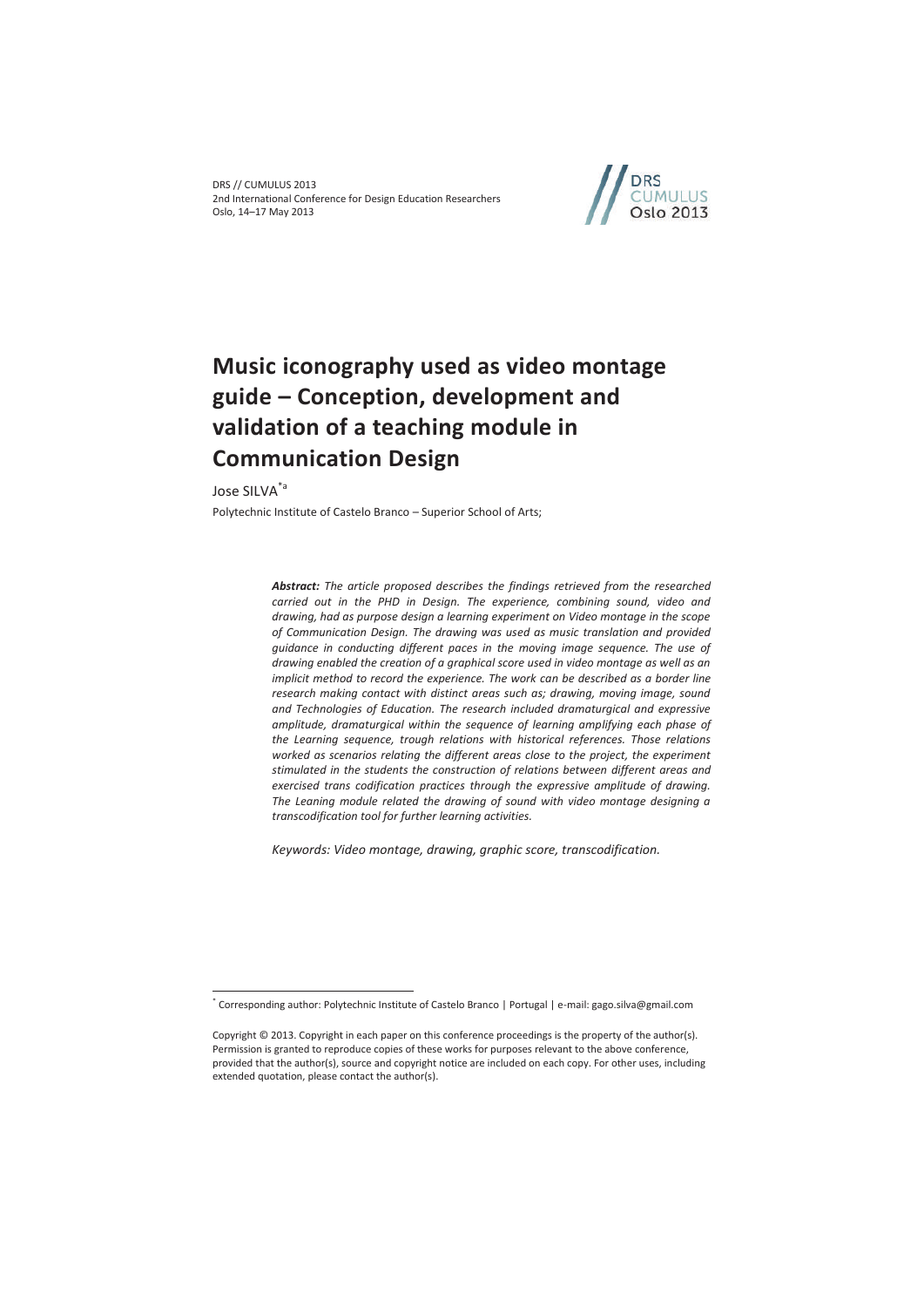*Jose Silva*

#### **Introduction**

This paper presents the research in Visual Communication Design developed in learning settings in high degree education level. The Learning module introduced visual communication students to the issues of relating sound and moving image by the use of drawing, sketching and video montage. The students did not have previous contact neither with the thematic of sound or the moving image. In this Learning module the drawing and sketching, functioned as new tools, for reinforcing, and create associations with new concepts related to sound, and video montage. The study took place between 2008 and 2011 in the Superior School of Arts – Polytechnic Institute of Castelo Branco - Portugal.

Due to the length of the study this paper presents a brief version of the research sequence in the following chapters; the concept motivations in the Theoretical Context section, the goals of the research experience in the Objectives, the activities sequence carried out in the research experience in Main Quasi Experiment. The proposed Learning sequence is the last contribution of this study, and the Findings presents the results and ideas sparked by the research.

#### **Theoretical context**

The audiovisual synchrony is a subject of great interest due to the recent expansion of audiovisual production in the area of Visual Communication Design, specifically in music videos and video promos. In many of these cases, the message from sound leads the image interpretation; the soundtrack can change the movement perception within the animated sequence of frames. The visual narrative sometimes is not continuous, giving several interpretations that change, according to the deviations of both the attention focus, from the soundtrack to the video and vice versa.

Music Videos influence the modern cognitive perception between sound and the image (Fahlenbrach, 2002). These products are widespread and easily assimilated by everyone. Such audiovisual messages exercises and stimulates the ability to relate sound to image. The music video videos establish certain cognitive behaviours, visible in the visual image expression.

It's crucial for students of Visual communication Design to establish an approach with these relations when producing audiovisual contents. Because often the student's don´t have musical training is fundamental to explore another approach when accessing the music comprehension and expression. When conceiving an exercise using the drawing as mean to express rhythmic values retrieved from the sound, the hand gesture helps translating the music sensorial elements to drawing allowing a link with the unknown message.

The space in which the gesture intervenes, is a metric space where a pattern generated by a mental image built upon a sound recording, creates a musical iconography (Martin, 2006) or more complex graphic compositions (Tan & Kelly, 2004) developing rhythm perception using graphic symbols like points and lines, this symbols are simple representations of rhythm (Bamberger, 1982). These typologies used in lowlevel mapping, produce excellent relations between graphic elements and music (Solis, 2006). The audiovisual montage in the synchronisation tasks can use these graphic elements, to communicate the connecting elements, pauses and ruptures creating a iconographic composition.

In the video montage, within the animated sequence of frames the pauses and ruptures in the connected elements deal with the subject of continuity.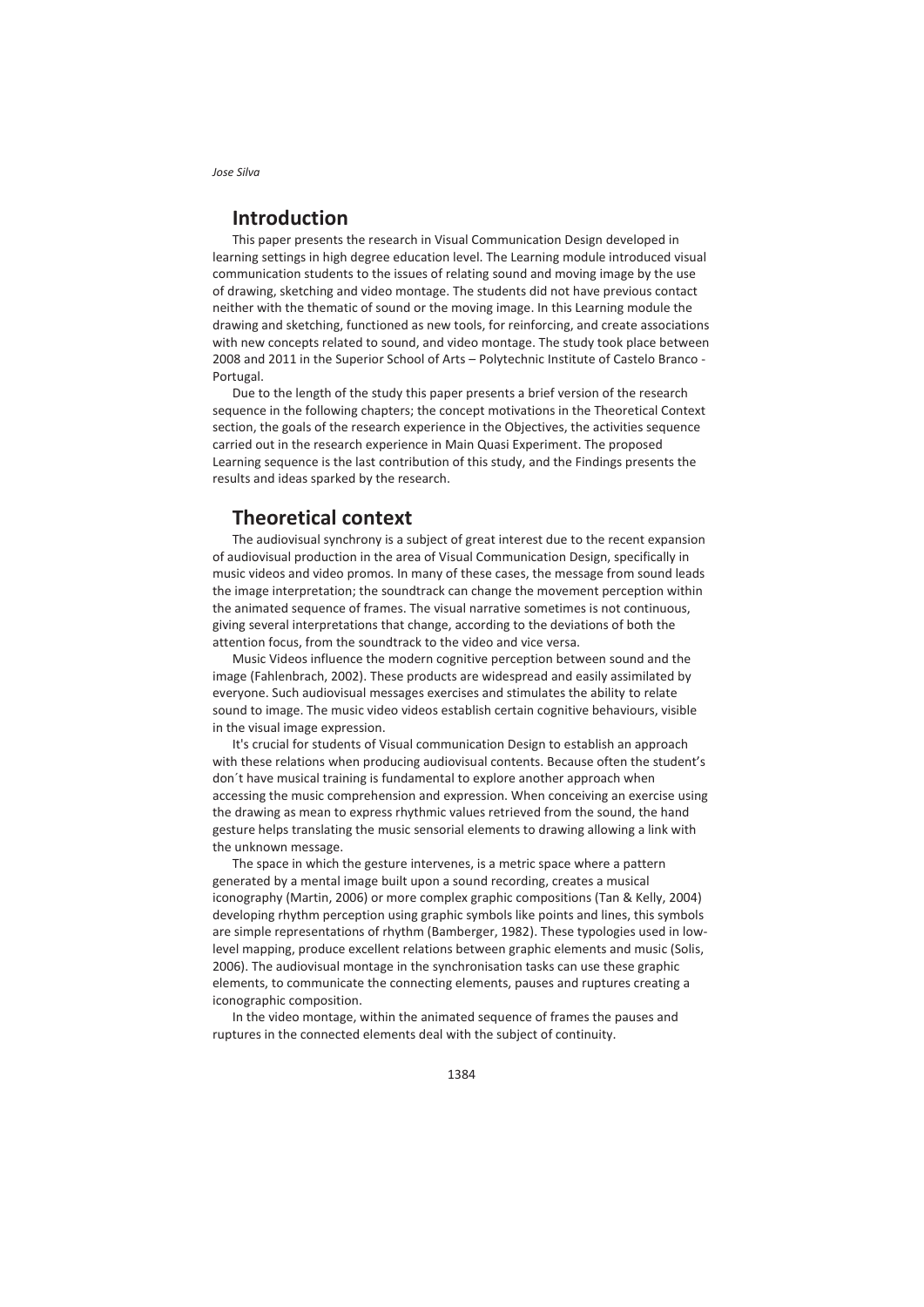Continuity is abreast to discontinuity; the continuity, and discontinuity can characterise a moving sequence of frames on the motion perception in continuous time. An animated sequence of picture frames builds in the viewer a time duration illusion, managing to gather in one experience the concept of continuity from the fluidity till the complete fragmentation (Graça, 2006, p. 135).

When addressing in the moving picture frames the continuity and discontinuity is raised the question of succession of image frames and its rhythm value. To define the concept of pace is necessary to refer Plato definition, on the grounds of "ordering the time duration" as a metaphor, possible to represent in the regular motion of ocean waves upon their advent to the beach (Graça, 2006, p. 156). We can contemplate the Rhythm as an organisation and a language of continuous as an umbilical link to the human essence, where the metric foundation got lost to the poetic flow (Meschonnic, 1982). The variations of intensities can also delineate the rhythmic flow, emanating in it the expressions of various forms of language.

Norman McNorma McLaren addressed the theme of relating sound and image in his work. In his movie Mosaic (1965), McLaren created the soundtrack using a drawing technique, erasing the upper layer of the 35mm film. The author erased the black colour emulsion with the aid of a small knife, to leave small marks, then, used a optical reader in a Moviola machine (a projector machine) to read those marks and produce percussion sounds.

McLaren explored concepts of animation and synchronism between sound and image. The variations in size and shape in the graphic marks affected the sound, tone, volume, and the sound quality. Using this method Norman Mc Laren produced an extensive variety of sounds.

The attempt to create a parallelism between the rhythmic nature of a sound recording and the moving sequence of image, is visible in the work of filmmaker Sergei Eisenstein. In it we can find another stimulus for this research project, in his theory of vertical melodic montage, specifically in the relations made at descriptive graphical structures of rhythm present in the image frame and in the musical score.

Synesthesia, the mixing the senses of perception fascinated Eisenstein throughout his life (Bordwell, 1993). During the 1930s, Sergei Eisenstein rebuilt his concept of montage, as responsible for an organic unity in the language of film. His interest in synesthesia and the wish to include sound, in his organisational theory, made him develop the theory of vertical montage. For Eisenstein there was a guiding principle common to both models of senses, vision and audition, allowing the development of several montage techniques and audiovisual messages. To Eisenstein, this principle was the movement, this element within several physical manifestations, would be the basis of the vertical mounting (Bordwell, 1993). Eisenstein suggested four types of vertical montage; metric, rhythmic, melodic and tonal, described in his book "Film Form and The Film Sense."

In the example of the battle scene on the film Ice Nevsky, a harmonic series of image frames cuts coexist with the musical pace and musical points of emphasis (Fig. 1).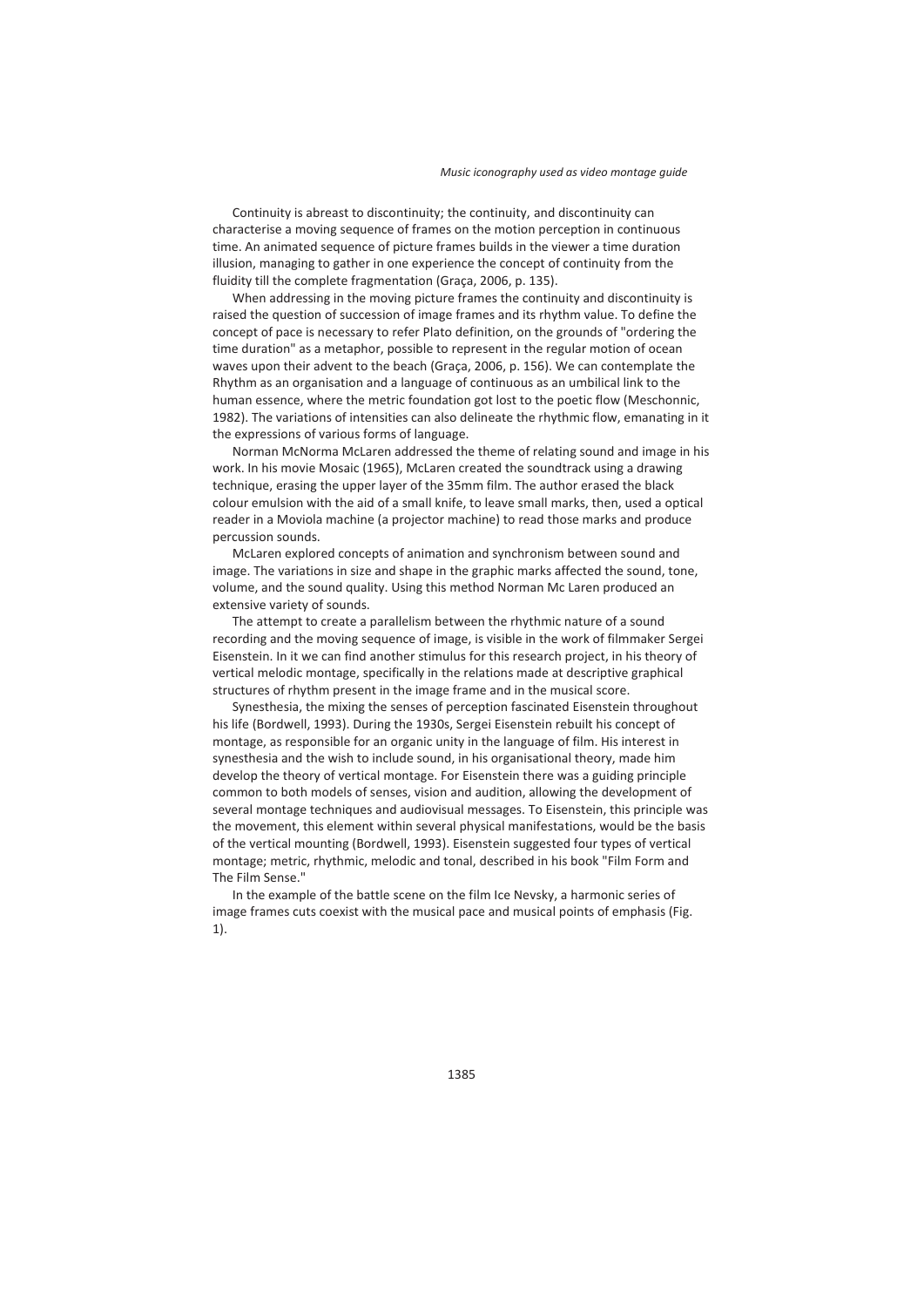

*Figure 42. Segment of Nevsky graphical score.* 

In this research the musical iconography is used when relating the rhythm values between sound and image through the expression and interpretation of drawing. The term Iconography (from Gr. Eikón, image + *graph* r. from *graphein* describe) s. f. relates to the work dedicated to the study and explained description of images from different genres (Porto Editora, 2011). In this research the Musical Iconography related to the concept of representing or ilustrate associated values to music through the use of images (Heck, 1999, p. 91).

The author Erwin Panovsky in the pictorial analysis defines, in first place the iconography as the study of the object and the art work significance, and in second place the study of signs and symbols in Art. When applied in the context of Music History, the reading and iconographic comprehension is patent in the visual characteristics seen in the monophonic and polyphonic graphical scores. In the musical history there´s a rediscovery of the graphic annotation originated in the XX Century, documented in some publications such as Music of the avant-garde (Heck, 1999, p. 91). The musical iconography is also related to the Visual Art description, applied in elucidating the musical thinking (Knighton, 1997).

In this project the musical thinking relates to intensity, rhythm values interpretation. Originated from audition and translated using the expression produced trough drawing. In this project the musical iconography reference, is in the scope of the contemporary context related to the graphic score definition. The philosopher and critic Christoph Nox refers how new graphic elements, replaced the traditional Musical annotation symbols, stimulating a large spectrum of interpretative performances, conducting to a indeterminacy far beyond the compositions itself, reaching the performance area. In the Vanguard Artistic Movement, authors as Morton Feldman, John Cage, Cornelius Cardew and Anthony Braxton, developed the visual aspects of sound compositions.

Using as reference paintings from the constructivist movement, the lines, angles and circles recalled from the painter Kasimir Malevich, Corneliu Cardew created the Treatise score (1963-67) the design elements "produce in the reader, without any sound, something analogous to the musical experience." (Christopher & Warner, 2004, p. 187). Relating a overall picture in the frame of the musical expression interconnects with reading a musical score.

In a personal conversation with Maestro José Filomeno Raimundo on June 24 the author stated that Juan Sebastian Bach read a music score using visual criteria by which he corrected the score as a visual composition, correcting its graphical structure. The musical note is a sign that expresses the tone pitch and duration. The reading of notes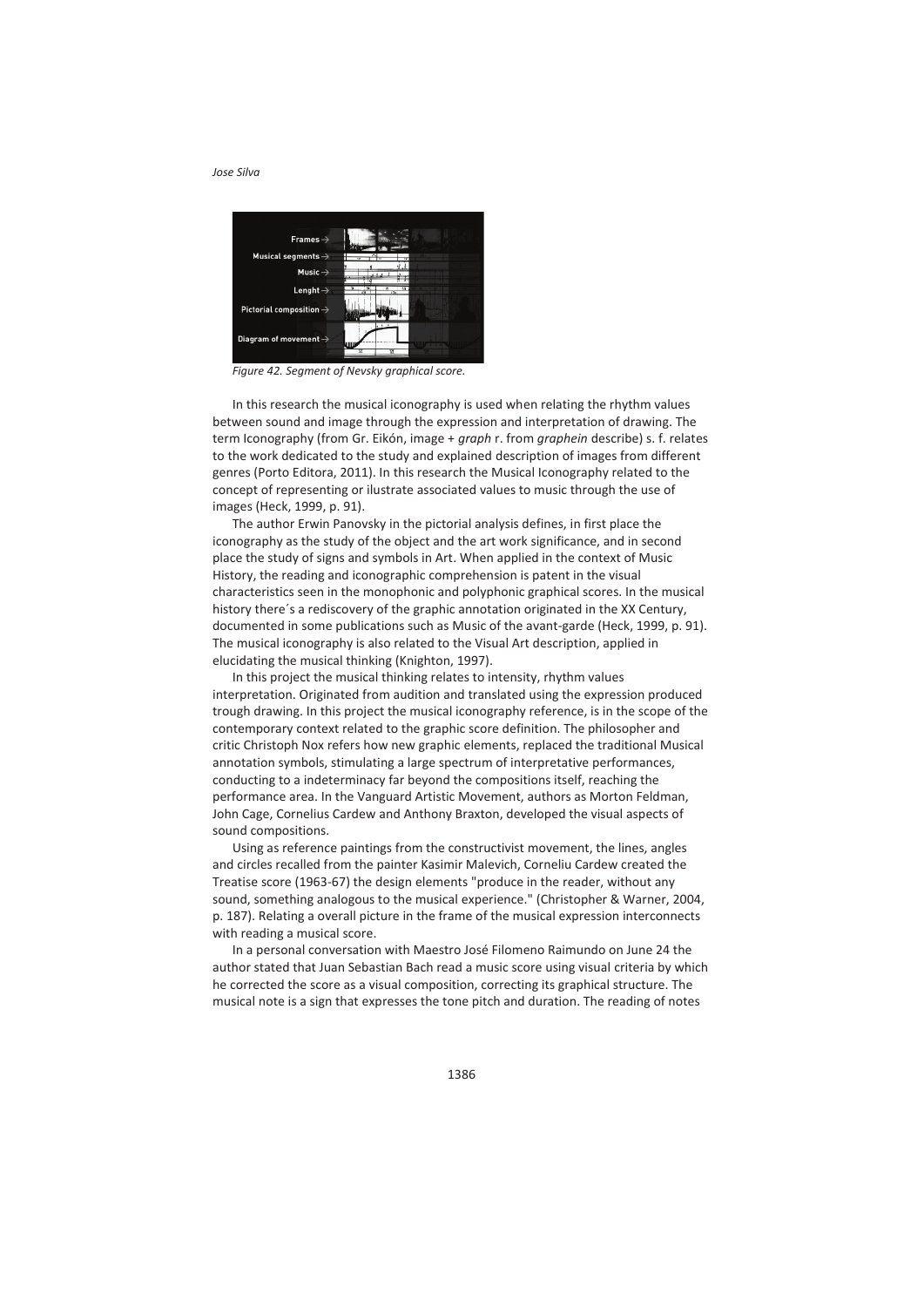arranged in a musical score follows a linear or overlapping sequence. It is possible to interpret a melody visually as if it was a line or a rocky mass.

The musician does not recognise the notes individually listed in the score, but the overall sound, the sound image. There´s a compression of space and volume in polyphonic compositions, because volume is not just a line, the volume contains tonal variations. Bach read the pieces as intertwined networks such as pictures, graphics and related with fields and not as singular elements, the musician read the graphical score as a landscape.

These notions of sound and image relations were very important in the teaching/learning experience carried out in this PhD research, putting in evidence two types of visual shapes; the visual shape of the frame and the "sound" shapes in the graphical score. In the context of our research the use of drawing as intermediary of sound and image in settings of movement enhances the relation between the two media. The drawing may record the various music rhythmic variations. In the drawing the points and lines cadence, suggest a rhythmic record used to produce different juxtapositions of image frames in the video montage.

In the experimental context of the research the students represented the music by graphic means. The graphical score has predominately qualitative information used then by the students as a reflection about the rhythmic qualities suggested by the lines and points sequence.

This perspective is relevant in contrast with the traditional approach where students develop the process of video editing trough several trials and errors, assembling the sound layer with the image layer previously edited, or simultaneously editing the video, trying to get a match with specific points of the sound layer. The traditional process although playful is less engaging for students not accustomed to the synchrony between sound rhythmic information and the movie frame continuity.

These are elements of great relevance in learning practices when introducing the video montage, is however necessary to find new forms, to unite these two worlds, the video montage and the sound in a model compatible with the practices of visual communication design.

In the context of creating a learning module, the framework in the context of teaching bLearning (Blended Learning) is extremely important, when searching for references in more traditional attitudes and postures, moreover, assimilating them in a modern context of teaching / learning.

In this study the sound leads the visual experience, in the movie frame the information retrieved from the sound may manipulate the image, occurring then a "control" of sound over image.

#### **Objectives**

The aim, of this work was to create an experimental module dedicated to the processes on interpretation of musical rhythm as video montage conductor. Based upon a new context for teaching and learning and exploring strategies for implementing online, this study explored two goals:

a) Conceive an experimental Learning module, where drawing functions as interpretative record of musical rhythm as guide of the video montage task and:

b) Validate in bLearning context, through comparison the experimental teaching module and the traditional teaching module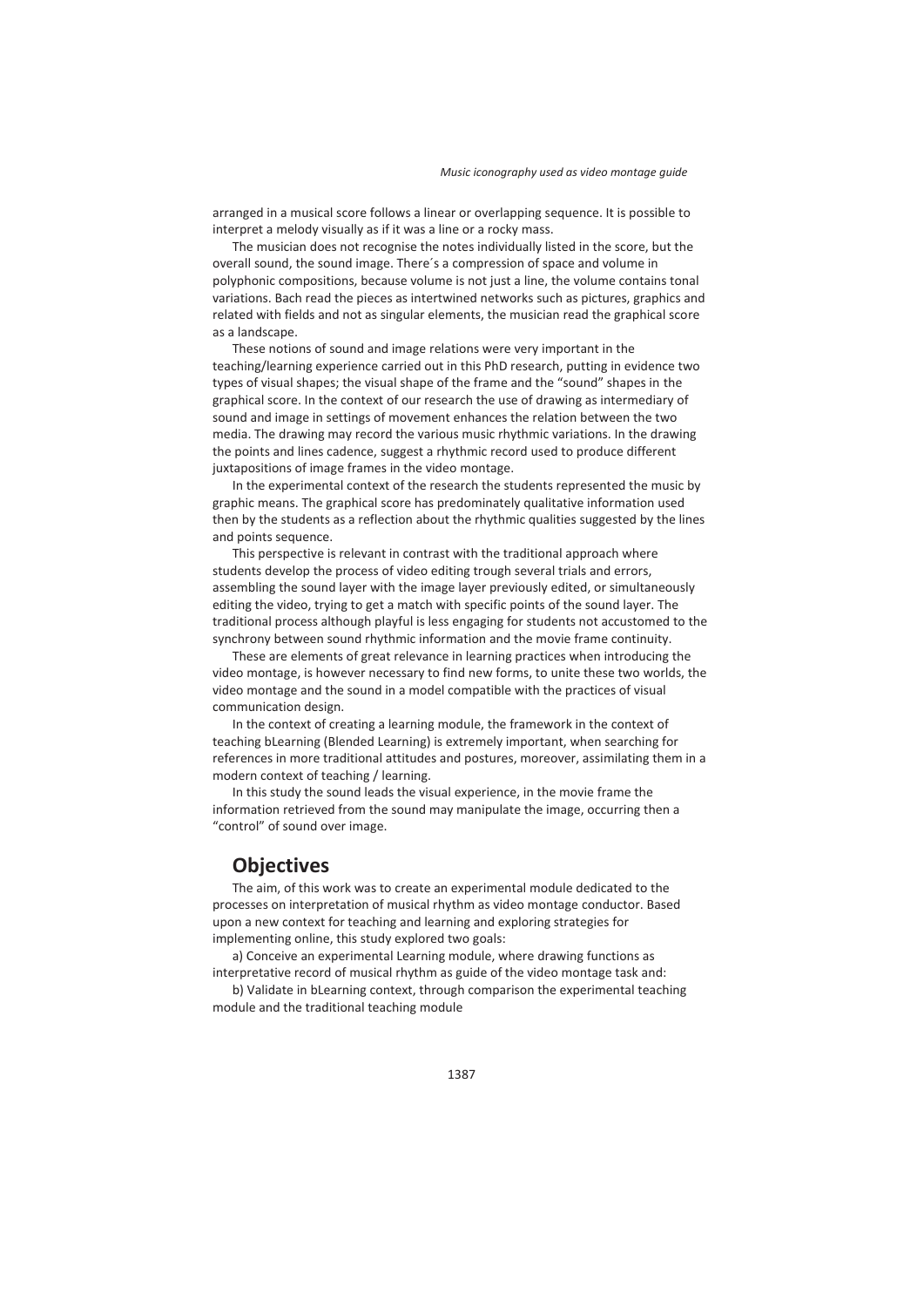*Jose Silva*

The test of the Learning module used a contrast experiment between the experimental module with drawing as an interpreter and the traditional module without the use of drawing. The Learning module tested in the Main Quasi Experiment and after validated by the opinion panel served as reference for the Learning Module described in this paper (Fig. 2).



*Figure 43: Research design conducted between 2008 and 2011.* 

#### **Main quasi experiment**

In this research two previous experiments preceded the Main Quasi Experiment. The first experiment with the sum of 25 students, comprise a test where the students related intensity variations in a musical segment with different kind of imagery. The second experiment in the scope of an inquiry involved 49 interviews. The previous experiments meant to ascertain what would be the experimental hypothesis to apply in the main quasi experiment.

The Main Quasi Experiment organised in two weeks, had five classroom sessions, involving the total of 24 students. The sessions included the theoretical references, practice, and results. The experiment distribution in the experimental and in the traditional module, followed different strategies but both used bLearning settings. The experimental learning module, tested the hypothesis of an auxiliary method to video montage, the drawing of sound rhythm as interpretation of the rhythmic information (rhythmic variations of the musical piece) as an annotation tool, using the sequence; listening, drawing, and video montage. The traditional module applied the sequence; listening and montage, without the drawing as rhythmic interpreter. The experimental module followed a D.E.S (Dramaturgic E-Learning Strategy) to create a field of symbolic relations between tools and techniques related with expressive values. The two modules used the same videos and musical segments distributed in the eLearning platform adopted by the school.

 In the Main Quasi experiment the two study groups worked with the same videos (Fig. 3) And the same sound segment; however, only the study group A, the group testing the experimental learning module, used the score, and the drawing technique.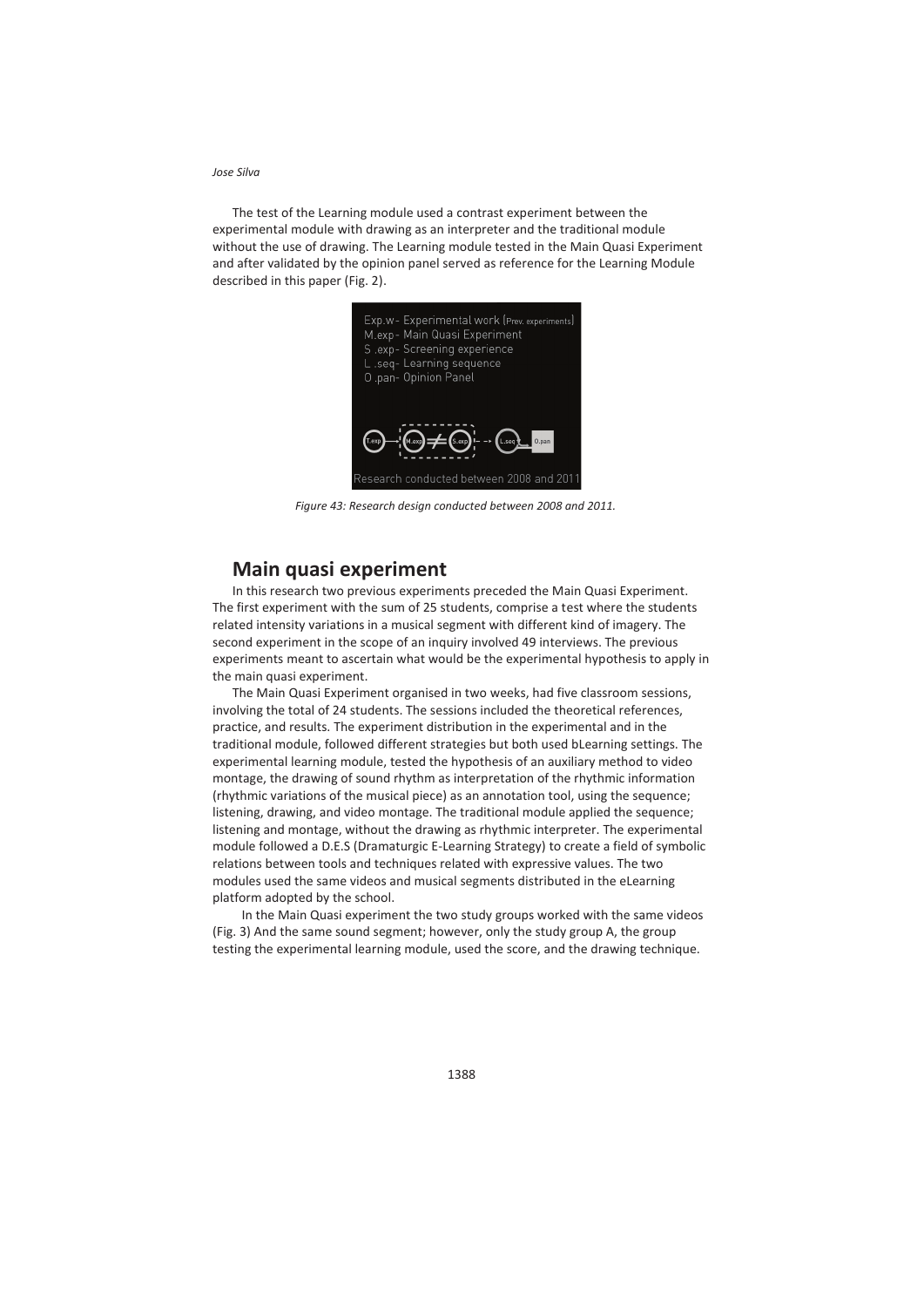*Music iconography used as video montage guide*



*Figure 44: Images frames from the different videos distributed to students. Videos from the Prelinger Archive, the public domains from this archive allow the free download and reuse.* 

The musical segment used belonged to the piece by Wolfang Amadeus Mozart - Clarinet Quintet In A, K 581, "Stadler" - 4.Allegretto Con Variazioni (Fig. 4).



*exercise: Wolfang Amadeus Mozart - Clarinet Quintet In A, K 581, "Stadler" - 4. Allegretto Con Variazioni. Position of segment and interval – 4:00s - 4:55s.* 

After listening the musical segment, played three times, the students performed a musical representation, using as drawing representative elements: lines and dots. The students drew their representations on a spread sheet divided into six sections, representing 60 seconds (Fig. 5).



*Figure 46: Graphical score used in the sound interpretation exercise.* 

Afterwards the students used the graphical score as an editing guide and carried out the video montage, producing a 60 seconds video. After gathering the students final work, the teacher analysed the drawings by comparing, the several representations of sound intensity, with the video segment composition in the digital tool timeline (Fig. 6).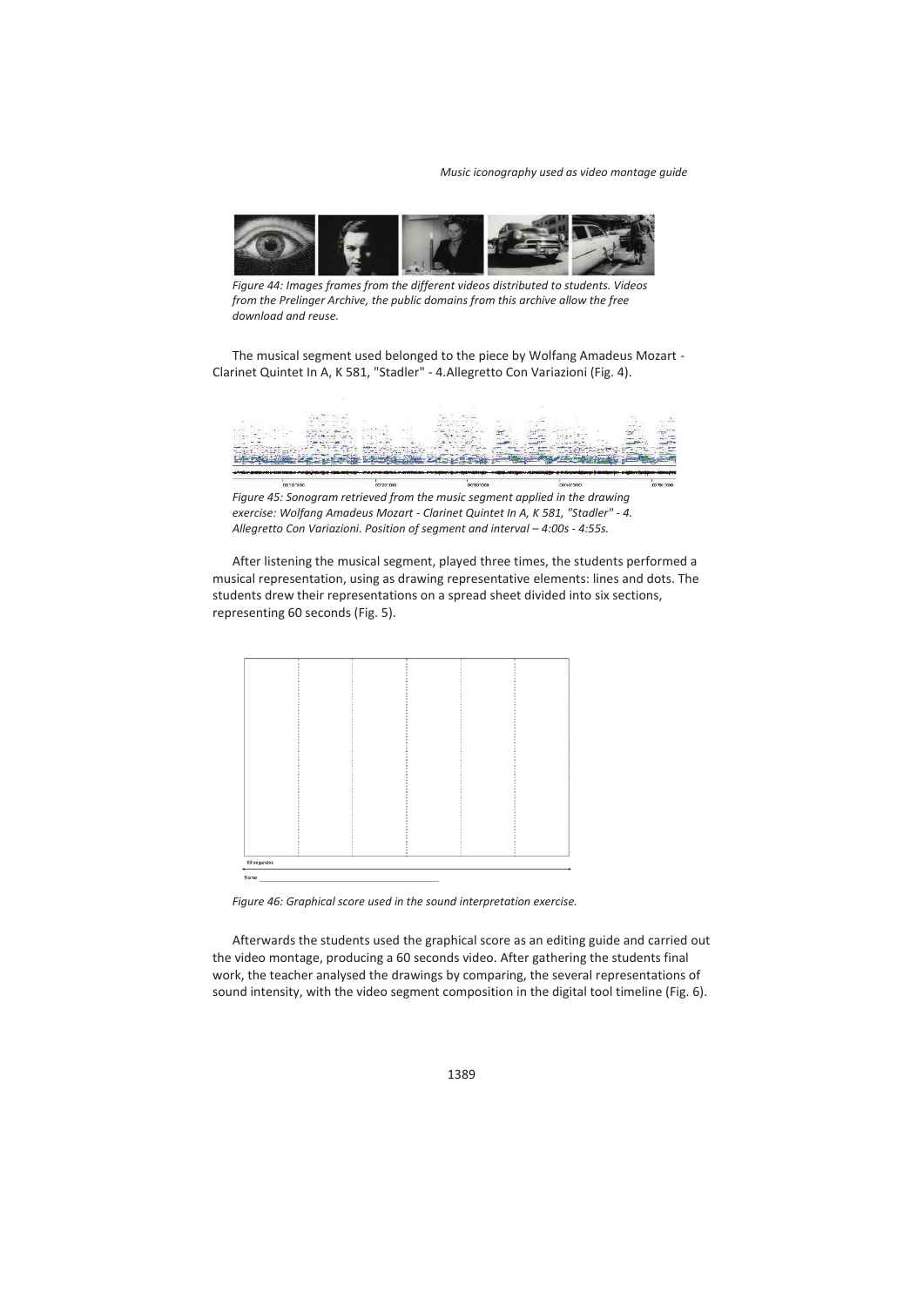

*Figure 47: Relation between the graphic score and the video montage using the Adobe After Effects video timeline.* 

The activities related to the monitoring of the experiment were carried during two weeks, divided into three phases; introduction and motivation, development of exercise, and finalisation. Simultaneously there were activities for sharing auxiliary materials and support.

Although, the LMS (Learning Management System) platform used by the school, was not compatible with the latest programming language standards, not allowing the import of XML data. Was a concern the learning module organisation as a tool with possibilities to export to a contemporary system, therefor the learning sequence followed the IMS-LD standard. IMS-LD is an acronym for Instructional Management System - Learning Design a standardised system resulting from a research project with the aim of building a semantic system, an Educational Modelling Language - EML able to represent learning units used in e-learning.

#### **Learning sequence**

The organisation and strategy for designing the experimental learning module, resulted from associating boundaries of distinct areas of study, as well building a Learning route able to motivate and engage the student's attention and positive feedback. It is vital to stress the test sequence importance and the chain of learning materials and task, which are the core issue in the learning sequence. The base materials used in the exercise of video montage, videos and sounds may differ from one exercise to the other, because that is a non controllable variable of the quasiexperimental procedure applied in this research.

The strategy proposed in the learning sequence (Fig. 2) resulting from the research carried out in the experiment, uses an exercise of expression of sound through drawing. There is however, a pragmatic perception of its implementation, delimited in an introductory stage in learning the relations between sound and video montage. The expressive values produced by the drawings are expressions of personal level with expressive qualities, valid only for the author of the drawing.

The module has, as limitations, the inability to create settings for direct synchronisation between sound and image, but it allows a deeper reflection about the rhythm perception and how it influences the apprehension, of movement in the pace of the animated sequence of images.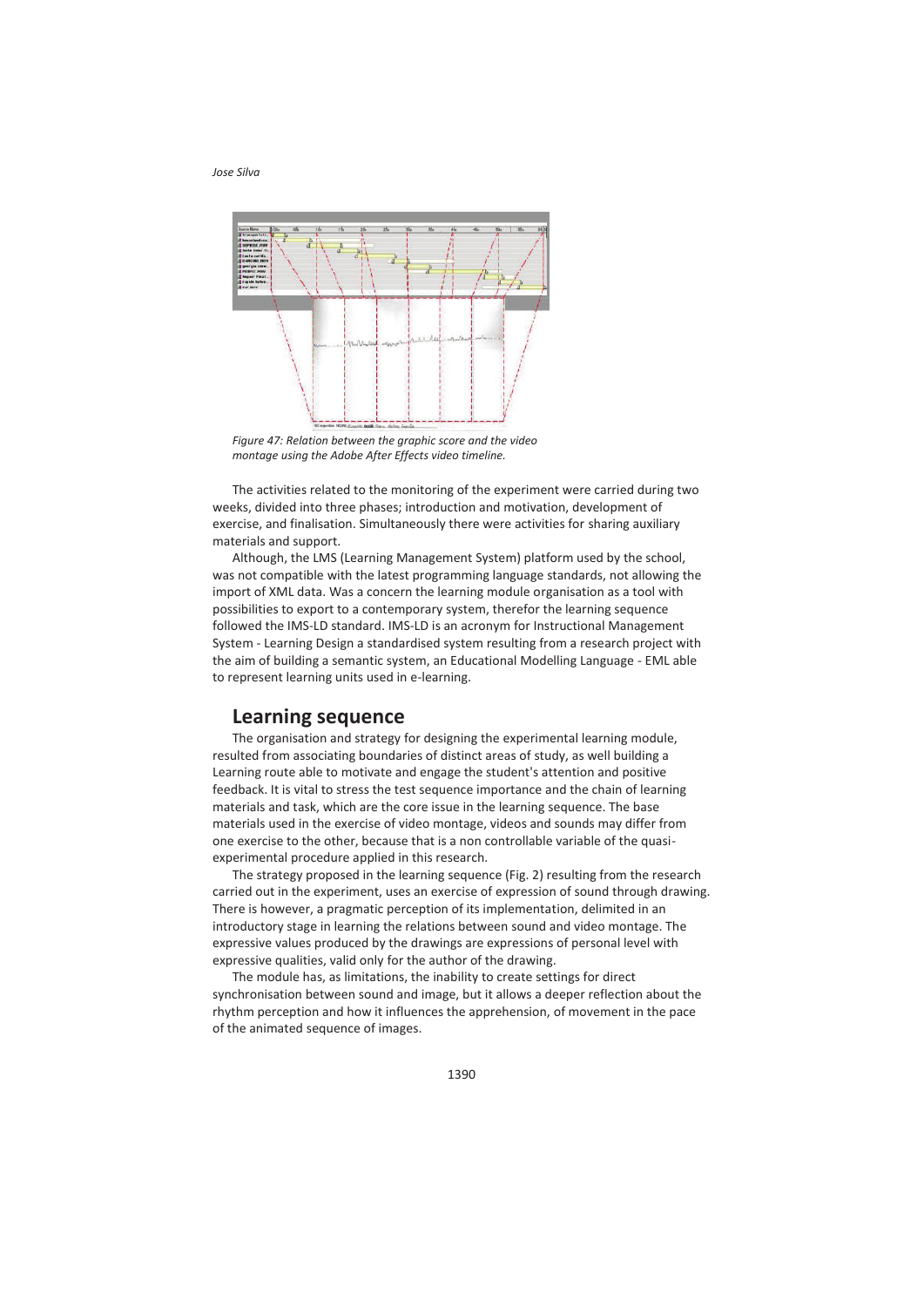From the study resulted a learning sequence proposal feasible to implement in introductory studies in video montage. The learning sequence involves four stages. In the first stage "Origins" the students consult and discuss theoretical references, (authors relevant to synchrony between sound and image), in the "Listening" stage the students listen the musical segment and then in the "Drawing" they express their sound memory in a graphical score, afterwards, they create the "Video montage", using video segments earlier distributed to the class. The cryptic element created by drawing and the link with different subjects creates a continuity between listening and montage, that access although cryptic allows a future application of a transcodification technic (Fig. 7).



*Figure 48: Learning sequence, proposed model.* 

The drawing is a part of the dramaturgy strategy, inserting a cryptic element in the Learning path, in analogy; constructing a continuity, a narrative organised by lines and points, a personal interpretation, a story built on the emotional experience acquired from listening to the sound segment (Fig. 8).



*Figure 49: Transcodification process and the graphic expression of sound.* 

The Learning module applies the drawing incorporated in a D.E.S. (Dramaturgy's Elearning Strategy) approach, in a directive that could improve the emotional experience retained by the student. The D.E.S. method follows assumptions that dramaturgy contexts are more engaging; facilitates intrinsic motivation and results in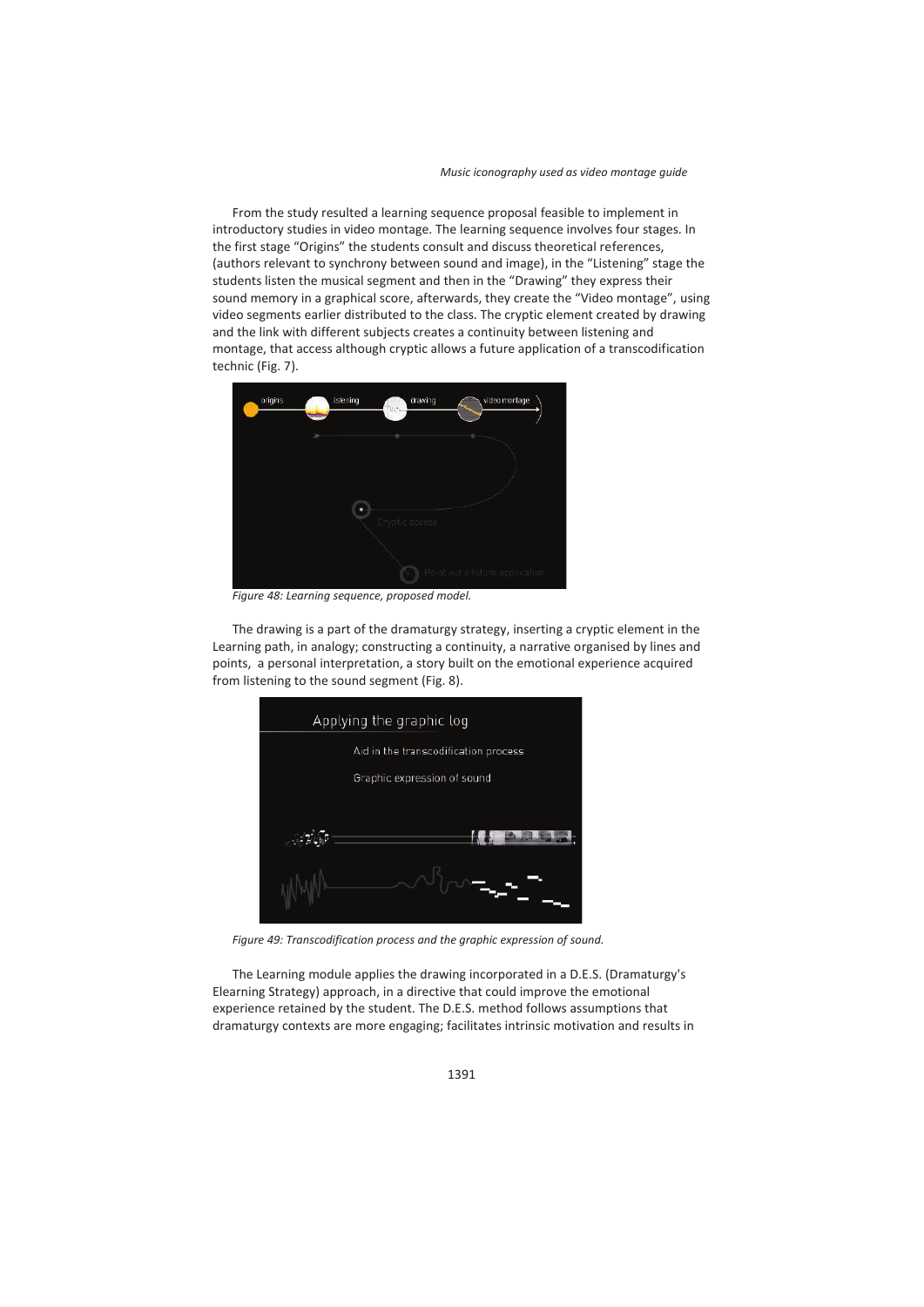#### *Jose Silva*

positive emotion during learning (Burmester et al. 2005). When referring this method the Learning module design builds a relation between memory allocation and his relation with the experiment amplitude. Far greater the symbolic task more intense will be the experience retained from the learning sequence.

The transcodification skill developed in the experimental Learning module is crucial for future applications, if developed in other Learning perspectives it may offer new strategies in coping with new Learning challenges in training or in professional settings (Fig. 9).



*Figure 50: Proposed learning model.* 

The development on an information architecture perspective is one of the module underlying ideas, the teacher can expose to the students in the end of the Learning module the mechanisms triggered by the transcodification exercise (Fig.10).



*Figure 51: Mechanisms triggered by the transcodification exercise.* 

### **Findings**

Within the limits of the study, on the hypothesis developed and applied in blearning learning environment, the exercise of expression by drawing used in context of the experimental module of learning allowed an easier relation to the fullest and took advantage of the map of relations sparked throughout the module. When conducted in a bLearning environment, the method allowed the student an easier construction of relations by the use of familiar metaphors. The practice of the experimental model also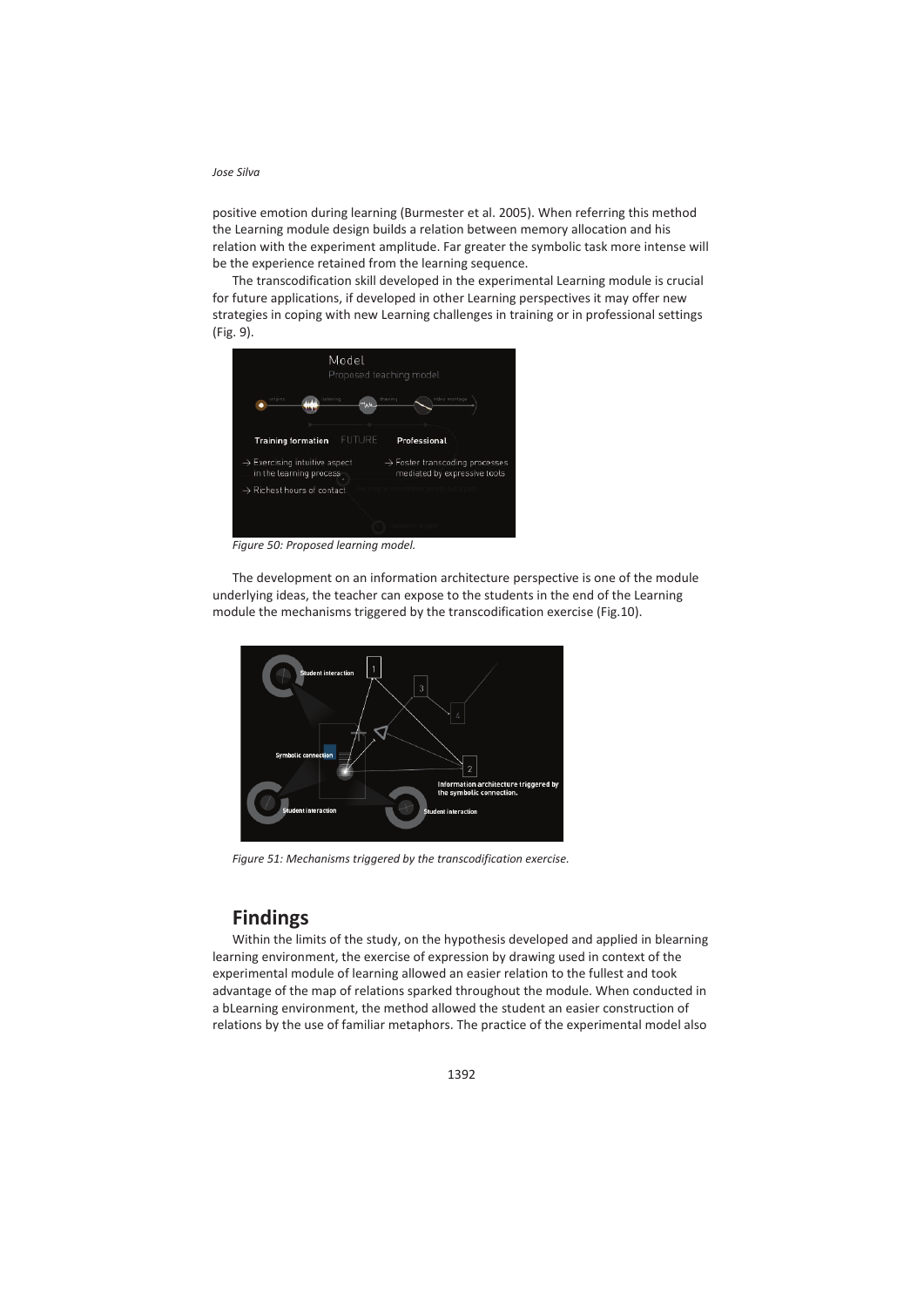allowed parallel paths, where the students went through another type of relations and perspectives instead of the traditional model characterised by a linear sequence of learning without the use of transcodification practices of expression.

The experimental practice makes an indirect approach procedure, the final video montage at the end of the editing exercise is not the only objective to accomplish, the path and strategy applied are crucial because they allow the student to discover new paths for other Learning subjects. Within the experience scope, in the specific context of the exercise, occurs a crossing of two resources, one based on a personal interpretation from the graphical score produced by the student, and the other constituted by relations built from the drawing exercise and other theoretical references, felt, but still not understood by the student.

The adventure of discover is an appended value when using one dramaturgy's model of learning as the D.E.S. model, the symbolic value added by the drawing can be instrumental in driving the experience, accomplished through the intersections of qualitative information (about sound, and rhythmic sequences of images) and the relation to tools and concepts.

In the outcome of the research, in the proposed Learning module the symbolic element represented by the graphical score, was prominent and unifier of intuitive listening and montage, accepting the drawn rhythmic annotations without the need of a metric system.

The rhythmic score created with the drawn annotations allows the record extrapolation into a video montage, a guide in editing an animated sequence of image frames. Offering a new way to understand the process and foster in a near future other transcodification processes mediated by expressive tools. In the experiment the experimental module has successfully produced better results, compared to a traditional approach, without the use of transcodification technics, based on a linear and sequential strategy without symbolic marks.

The proposed Learning module, when embracing a more captivating process, allows a greater adhesion by the students to the few hours of contact available by the teacher. This research is a contribution for future developments in new educational practices, applied to the area of visual communication design.

The use and intersection of drawing and the learning interaction by the students shapes a map similar to a patchwork, the experience path functions as "mood board", collecting and uniting all the perspectives developed during the learning experience. The graphic expression relates the intensity values obtained from each phase of learning and the memory and summary of the experience. The "mood board" allows the student to create a story. Through the holistic gathering of information the students applies contemporaneous practices, widely used in web social tools. The storytelling perspective results from the student interaction with different learning subject's trough the module using different types of information obtained from distinct kinds of visualisation. Rarely in a traditional approach, does the teacher call the student, to map his Learning experience, let alone visualise through a mosaic of experiences the priorities and time expended in the tasks. Foster this practice is relevant with a transcodification process, helping the student to manage motivation in future learning experiences.

There is a relation effect between the scope developed in this research and the recent "google effect" when allocating memory to places (Sparrow et al. 2011), observed when the students assign information retrieved from the drawing exercise. Each time the student draws his own symbols there's an improved chance of future